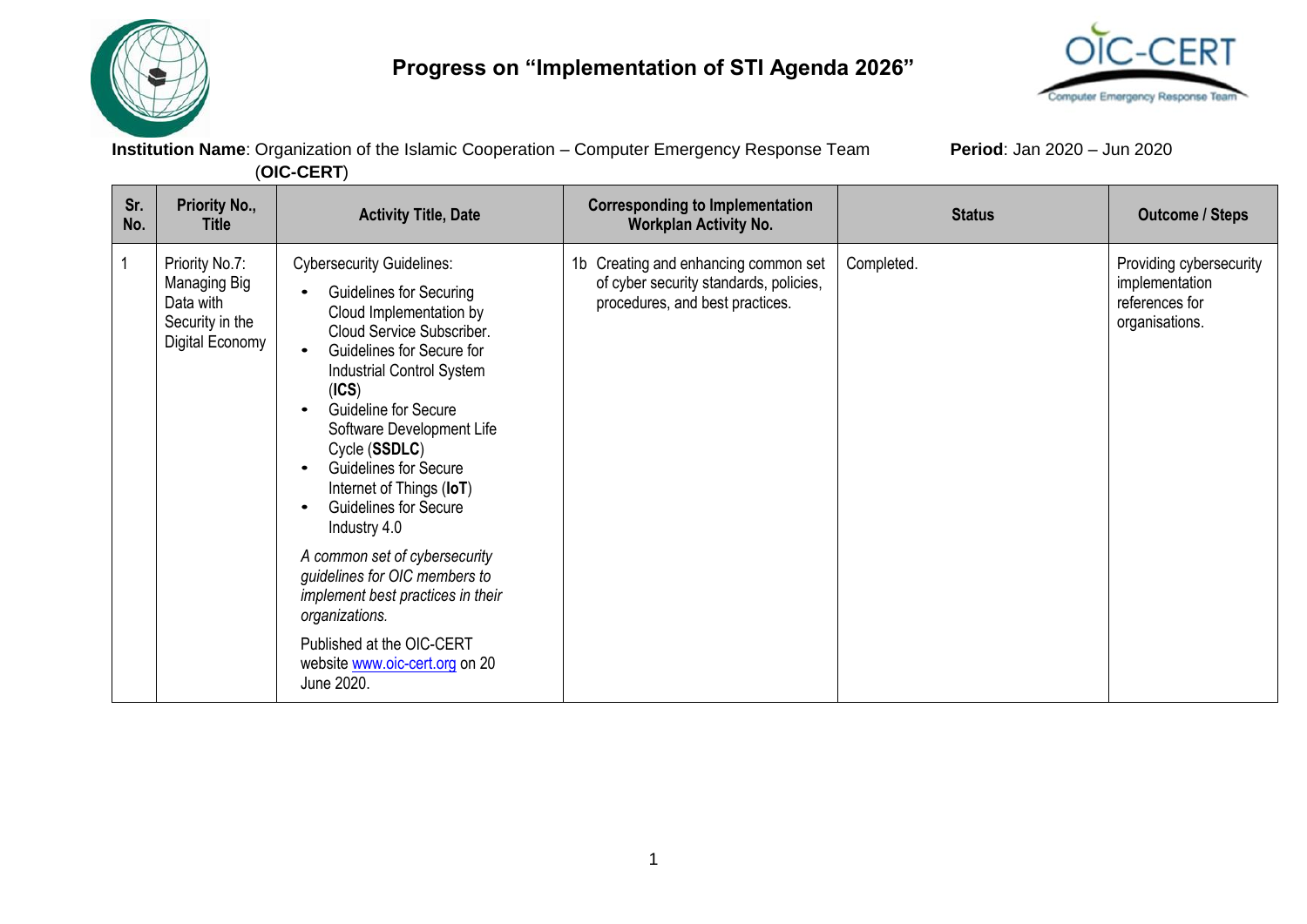| Sr.<br>No.     | Priority No.,<br><b>Title</b>                                                         | <b>Activity Title, Date</b>                                                                                                                                                                                                                                                                                                                         | <b>Corresponding to Implementation</b><br><b>Workplan Activity No.</b>                          | <b>Status</b>                                                                                                  | <b>Outcome / Steps</b>                                                                                                                                                          |
|----------------|---------------------------------------------------------------------------------------|-----------------------------------------------------------------------------------------------------------------------------------------------------------------------------------------------------------------------------------------------------------------------------------------------------------------------------------------------------|-------------------------------------------------------------------------------------------------|----------------------------------------------------------------------------------------------------------------|---------------------------------------------------------------------------------------------------------------------------------------------------------------------------------|
| $\overline{2}$ | Priority No.7:<br>Managing Big<br>Data with<br>Security in the<br>Digital Economy     | <b>Cybersecurity Online Training:</b><br>• 'Remote Working Security - Insider<br>Threats' on 29 Apr 20 hosted by<br><b>UAE</b><br>'Social Engineering' on 18 May 20<br>hosted by UAE<br>• 'Malware' on 4 Jun 20 hosted by<br><b>UAE</b><br>A knowledge sharing platform for OIC<br>members to enhance knowledge in<br>cybersecurity.                | 1c Implementing cyber security skills<br>development to build capabilities in<br>cybersecurity. | Conducted three (3) sessions till Jun<br>2020.<br>Seven (7) more sessions are planned till<br>the end of 2020. | Developing a<br>pool of<br>cybersecurity<br>knowledge<br>workers within<br>the OIC<br>community.<br>Instilling cyber<br>security<br>awareness<br>amongst the<br>Internet users. |
| 3              | Priority No.7:<br>Managing Big<br>Data with<br>Security in the<br>Digital<br>Economy. | The OIC-CERT Cyber Drill<br>Date: Sep 2020<br>Host: Oman<br>A platform for inter-border collaborative<br>initiatives among CERT communities to<br>evaluate incident response readiness.                                                                                                                                                             | 1e Conducting inter-border collaborative<br>initiatives (cyber exercises/drills)                | In progress.                                                                                                   | Having a proper<br>response capability<br>against cyber threats<br>among CERT<br>communities<br>globally.                                                                       |
| 4              | Priority No.7:<br>Managing Big<br>Data with<br>Security in the<br>Digital Economy     | OIC-CERT Journal of Cybersecurity (OIC-<br>CERT JCS), 2 <sup>nd</sup> Edition<br>A platform for the academia and<br>practitioners in cyber security around the<br>world to share experiences and<br>knowledge through research and<br>publication.<br>Published the 2 <sup>nd</sup> Edition at OIC-CERT<br>website www.oic-cert.org on 15 Jan 2020. | 2c Producing academic articles in cyber<br>security                                             | Completed.                                                                                                     | Having knowledge<br>material as a<br>reference for cyber<br>security<br>professionals,<br>practitioners, and<br>academia.                                                       |